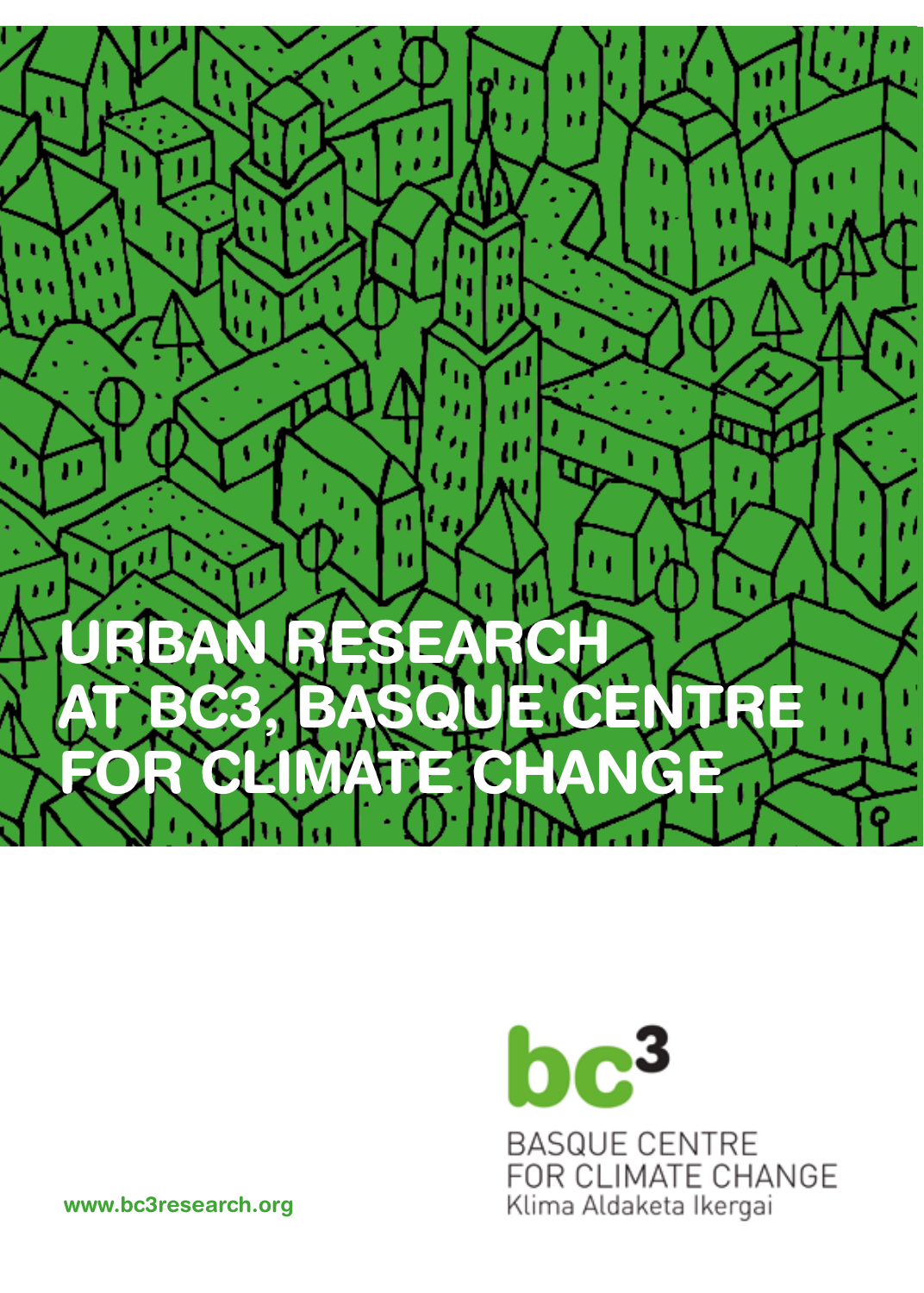BC3, Basque Centre for Climate Change, is a Basque Excellence Research Centre (BERC) created in 2008 jointly by the Basque Government and the University of the Basque Country.

Led by one of the most recognised scientists in this field, Prof. Maria José Sanz, BC3 aims to contribute to long-term research on the causes and consequences of climate change.

In BC3, we work to provide scientific knowledge to inform decision making at the Basque, Spanish, and international level by integrating natural and social sciences to address the socio-economic implications of global climate change.

The centre has the primary objective of achieving excellence in Research, Training and Dissemination.

# URBAN RESEARCH AT BC3

BC3 focuses its main research activities in four major areas: (1) Low carbon, (2) Climate and Natural Environment, (3) Health and Climate and (4) Climate policy. Urban research at BC3 interacts with these four research areas emerging as a multidisciplinary field that explores the contribution of cities to global warming and the ecological, political, social and economic implications of climate change at the local scale.

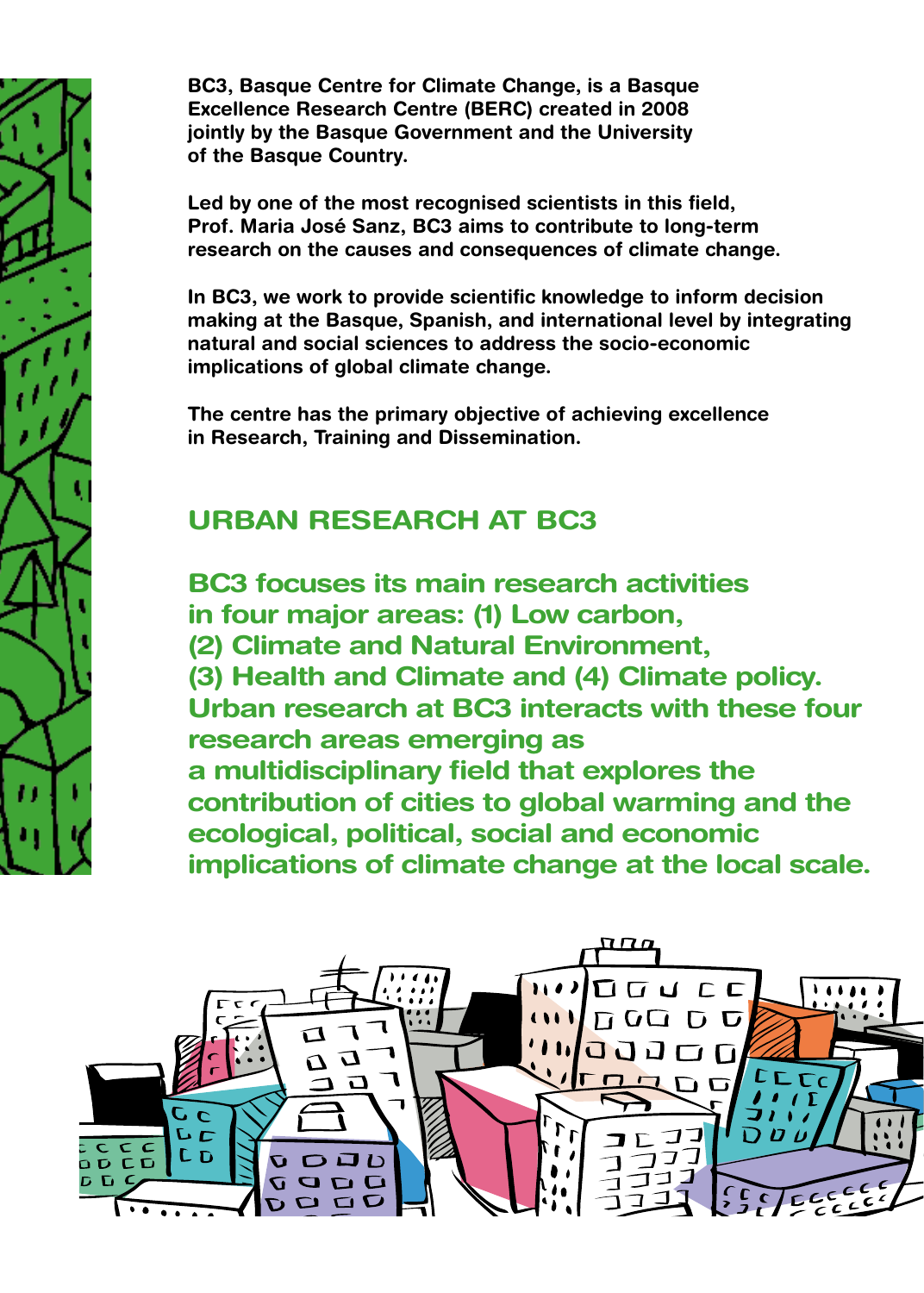

The Basque Country is an area with high-risk due to natural flood hazard, which is the result of a combination of natural and socio-economic drivers, but it also presents a high vulnerability, with most of its low-lying areas densely urbanised. The peninsula of Zorrotzaurre, once a heavy industrial area, is now planned to be the newest urban district of Bilbao and the risk of flooding represents a major challenge for this urban area. The adoption of the Special Urban Plan for Zorrotzaurre in 2007 included an *important* initiative to reduce flood-risk: the opening of the Deusto **Canal** which will turn Zorrotzaurre into an island. However, a great degree of uncertainty still exists about the timing (when will it occur) and extent of current and future flood-risk. This study develops a stochastic model that contains two risk factors:

#### FLOOD-RISK ASSESMENT UNDER UNCERTAINTY: THE CASE OF BILBAO

Contact: Dr. Elisa Sainz de Murieta elisa.sainzdemurieta@bc3research.org

the frequency of extreme events, modelled with three Poisson processes, and the stochastic growth rate of the damage due to climate and socio-economic effects under uncertainty. The study calculates an analytical solution for the Net Present Value (NPV) of investment at a given time, and a binomial tree is used to study whether the best decision at present is to invest or to wait. The study concludes that the opening of the canal can be considered a no-regret adaptation measure and supports the decision of investing in adaptation to reduce current and future flood-risk.

ECONADAPT Project funded by the European Commission (Grant Agreement No. 603906)



Energy efficiency programs aim to rationalise energy consumption and reduce carbon emissions. In the last 10 years an increasing number of cities and regions have developed efficiency plans. Energy efficiency programmes typically require initial investment in new infrastructure and more efficient equipment which is compensated by lower energy costs. This study analyses the (direct and indirect) economic and environmental effects of an energy efficiency plan based on real case study of the city of Bilbao. The city of Bilbao joined the Covenant of Mayors in 2010 and submitted its Sustainable Energy Action Plan (SEAP) in 2012. The study developed by BC3 addresses the measures included in this plan and strives to **differentiate between** new additional measures and those that would have been implemented anyway. It also accounts for alternative uses of funds for the programme. These are critical issues to understand the real economic and environmental effects of these

2

1

# ENVIRONMENTAL AND ECONOMIC IMPACT OF THE SUSTAINABLE ENERGY ACTION PLAN OF THE CITY OF BILBAO

Contact: Dr. Ibon Galarraga ibon.galarraga@bc3research.org

plans and thus avoid double counting of multiplier effects.

The results show that one euro invested in SEAP can be said to produce €1.27 in outcome and €0.18 in income. But, focusing solely on the additional measures, each euro of investment increases output by €0.26 and decreases income by €-0.02. Therefore, it can be said that the Plan meets the objectives, provides economic **benefits and reduces CO2** emissions in the period, even when only the measures stemming directly from the plan are considered. In conclusion, these results highlight the importance of distinguishing, when assessing the plan, between actions determined by the plan itself and actions that would have been implemented anyway as the effects could be overvalued.

Study supported by REPSOL Foundation

Foundation through the Low Carbon Programme (www.lowcarbonprogramme.org)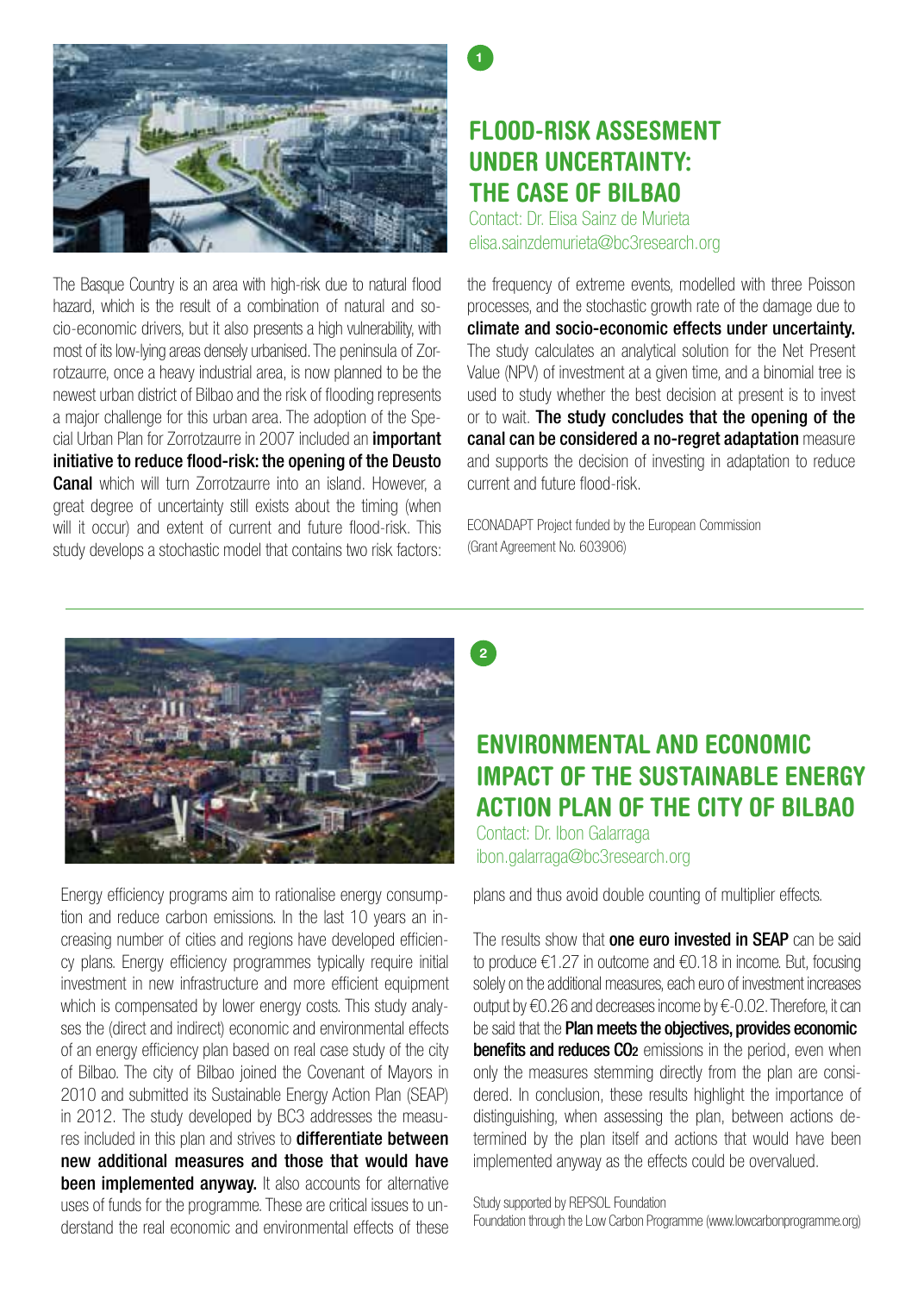

This study develops a novel methodology to assess flood risk to people by integrating people's vulnerability and ability to cushion hazards through coping and adapting. The model is used to estimate the effect of *improving an existing Early Warning* System.

The proposed approach extends traditional risk assessments beyond material damages; complements quantitative and semi-quantitative data with subjective and local knowledge, improving the use of commonly available information; produces estimates of model uncertainty by providing probability distributions for all of its outputs.

### ASSESSING THE BENEFITS OF EARLY WARNING FOR UR-**BAN FLOOD RISK TO PEOPLE:** THE CASE OF ZURICH  $\mathbf{a}$

Contact: Dr. Stefano Balbi stefano.balbi@bc3research.org

Flood risk to people is modelled using a spatially explicit Bayesian network model calibrated on expert opinion. Risk is assessed in terms of: (1) likelihood of non-fatal physical injury; (2) likelihood of post-traumatic stress disorder; (3) likelihood of death. The study area covers the **lower part of the Sihl valley** (Switzerland) including the city of Zurich. Model results indicate that the potential benefits of an improved early warning in terms of avoided human impacts are particularly **relevant in** case of a major flood event.

KULTURrisk Project funded by the European Commission (Grant Agreement No. 265280).



The frequency, intensity and duration of heat waves are expected to increase in the coming decades, as an effect of the changing climate, posing increased hazard to human health, particularly in urban settings and among vulnerable population groups, such as the elderly, people in poor health and children. In this context, **heat health** watch warning systems (HHWWS) have been established at city and national levels **to inform citizens** about possible ways to quard against excessive heat exposure and to im**plement emergency plans.** A heat warning is issued when a critical threshold temperature is exceeded above which observed population mortality start to increase significantly, according to epidemiological evidence.



#### HEAT HEALTH WATCH WARNING SYSTEMS AND THRESHOLD **TEMPERATURE**

Contact: Dr. Aline Chiabai aline.chiabai@bc3research.org

A case study carried out in the city of Madrid has shown that the incorrect setting of the threshold temperature may result in a significant increase in total costs associated with the implementation of the HHWWS and decreased effectiveness of the system to reduce heat-related health impacts. Final results suggest that a **periodical** evaluation of the threshold temperature over time is essential to deliver effective urban adaptation measures in a changing climate and that long term projections of heat wave impacts and adaptation measures need to take into account acclimatisation processes.

BASE Project funded by the European Commission (Grant Agreement No. 308337)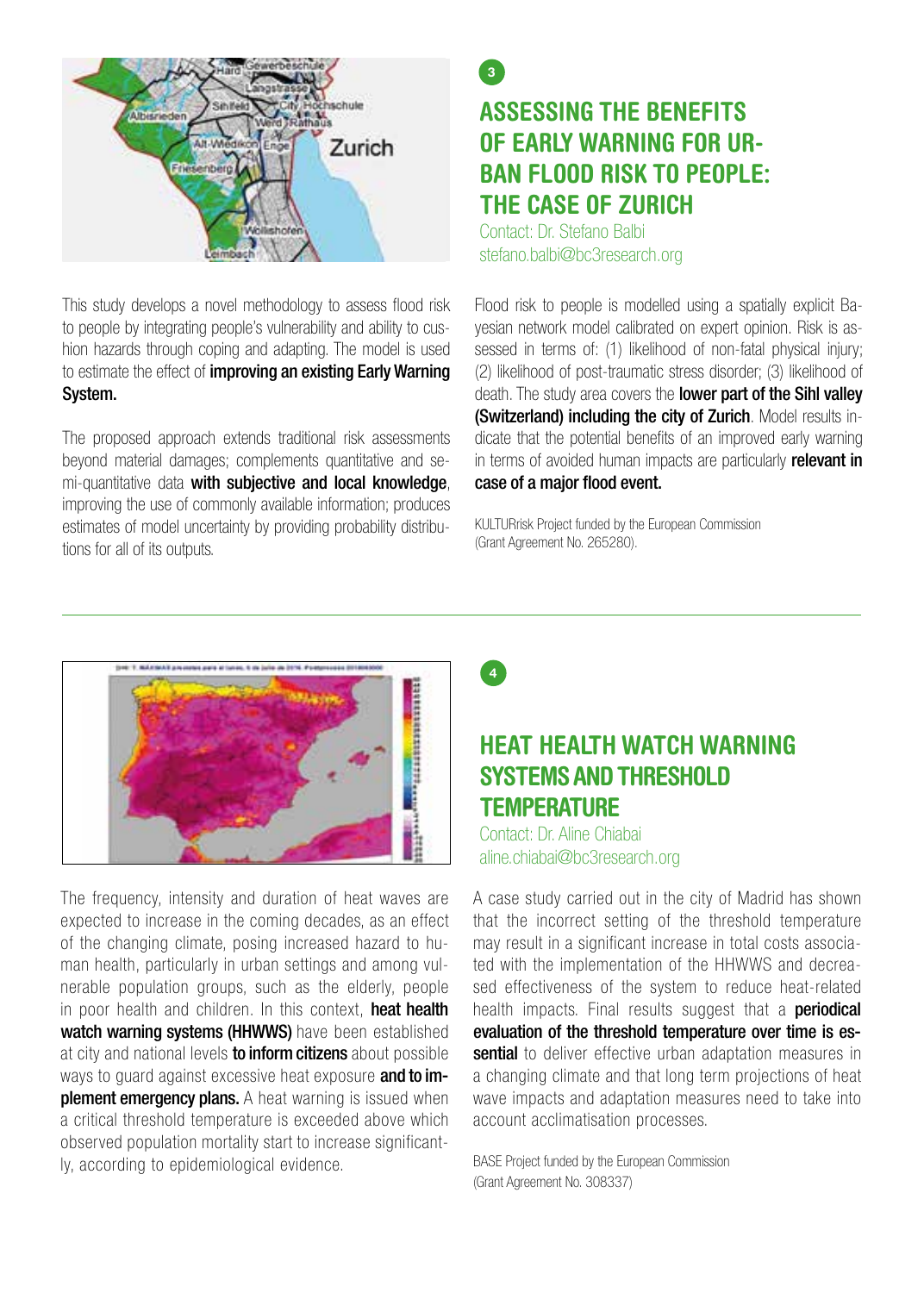

Developing climate policies is a challenging issue. Cities are complex environments and climate change poses many challenges. Climate change impacts have a multilevel and cross-sectoral nature. This means that *impacts affect to different spatial* levels in different wavs and to different sectors, which are interconnected. For this reason, accounting for information on-the-ground to plan urban management and planning interventions could improve the efficiency of urban policies and therefore, people's lives. In particular, participatory approaches that elicit stakeholders' and experts' knowledge and experience are useful to link sectors, institutions, stakeholders and population groups. Using participatory approaches may reveal 'hidden' or **less evident information** but not for that less important.

5

# INTEGRATED AND PARTICIPATORY CLIMATE ADAPTATION PLANNING

Contact: Dr. Marta Olazabal marta.olazabal@bc3research.org

In the city of Madrid, a participatory cause-effect mapping approach was developed to collect information directly from key stakeholders and decision-makers working in different sectors presumably **impacted by heatwaves.** This mapping ap**proach allows generating scenarios** of the impact of potential climate adaptation interventions such as the deployment of green infrastructures or the performance of heat warning plans. Being multi-sectoral and expert-based, this becomes a very useful tool in integrated decision-making as it aggregates knowledge from various sources critical to plan the future of the city.

BASE Project funded by the European Commission (Grant Agreement No. 308337).



A great part of the world population and major socio-economic infrastructures are located in coastal areas. Only in the last 40 years, the population at risk of coastal extreme events has almost doubled. This situation is expected to become worse for most coastal towns and cities around the world due to the effect of climate change and sea-level rise (SLR).

In this context, this study was designed to assess the risk of coastal flooding in the town of Plentzia, located in the Basque Country (Spain), considering different scenarios of SLR and its combined effect with maximum astronomic tides. Floodrisk maps were used to **identify the assets exposed and** estimate the potential economic damages under each scenario.



#### SEA-LEVEL RISE AND EXTREME EVENTS: A FLOOD-RISK ANALYSIS IN PLENTZIA (BASQUE COUNTRY)

Contact: Dr. Elisa Sainz de Murieta elisa.sainzdemurieta@bc3research.org

Results show significant impacts when astronomic tides are considered. Under the most pessimistic scenario. **some** areas could be affected already by 2030 and damage costs could increase by 15 from 2030 to 2100 as shown in the map. Identifying those areas most at risk, as well as the potential timing of the impacts, can be a very relevant input for policy makers in order to design effective adaptation policies, especially those with a long-term time-span, such as urban planning.

Doctoral Dissertation ELISA SAINZ DE MURIETA (University of the Basque Country, 2016).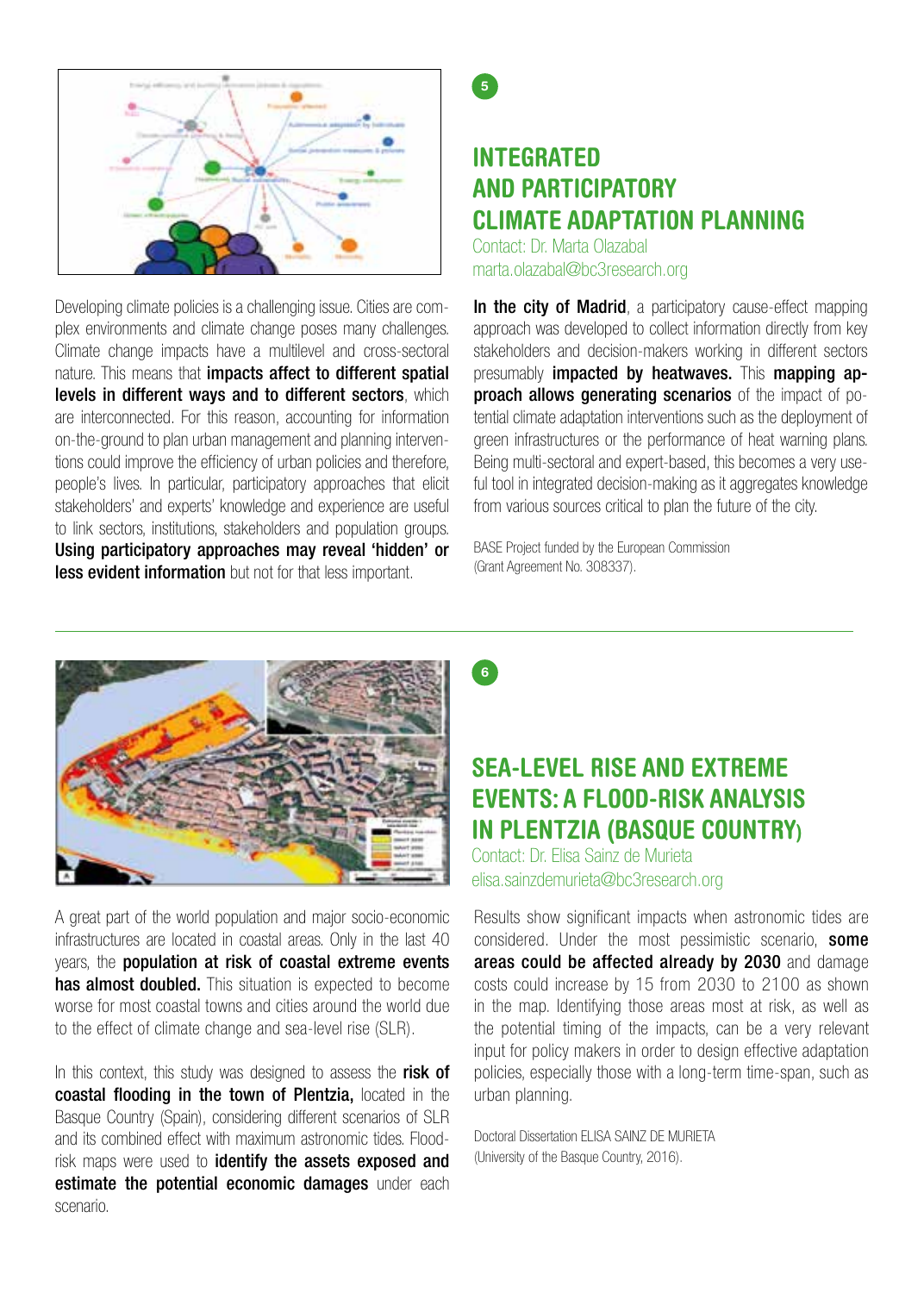

Green infrastructure is becoming an important concept in environmental and urban planning. **Nature-based solutions** in the urban context are presented as providing large services and benefits locally and globally to society. Among these nature-based solutions, extensive green roofs are particularly relevant as they are expected to provide various services: water runoff regulation, air quality regulation, energy savings, carbon sequestration, urban climate regulation, biodiversity conservation or aesthetic services.

In a study developed in the city of Madrid, the social profitability of extensive green roofs has been tested.

### GREEN ROOFS: A SOLUTION FOR URBAN **ADAPTATION TO CLIMATE CHANGE?**

Contact: Dr. Sébastien Foudi sebastien.foudi@bc3research.org

The estimated services are derived from energy savings for cooling, carbon footprint reduction, rain water retention and reduction of heat-wave related mortality, in a climate change context. This study emphasises that accounting for the urban-ecological processes like urban heat island regulation or epidemiological processes, is the most appropriate way to estimate the performance of green roofs with the least possible bias. Results highlight the large uncertainty in the deployment of green roofs as an urban strategy of adaptation to climate change.

BASE Project funded by the European Commission (Grant Agreement No. 308337).



Nature is a foundation of human health, as clean water and air, healthy environment, healthy management of livestock are all crucial for public health. Moreover, direct contact with nature contributes to improve immune function, mood and concentration, while reducing stress and increasing the benefits of physical exercise. **Non-communicable diseases (NCDs**), such as heart disease, diabetes, cancer, and chronic respiratory illnesses, are now a global health epidemic. More than 36 million people die every year from NCDs, and this is projected to increase to 44 million by 2020, with **higher vulnerability in urban areas** and among economically disadvantaged groups.This vulnerability can be reduced by changes in lifestyles..

 $\mathbf{a}$ 

## PROMOTING GREEN AREAS AND HUMAN HEALTH: PROGRAMS WITH MIIITIPI F RENEFITS

Contact: Dr. Aline Chiabai aline.chiabai@bc3research.org

In this context, the ECOHEALTH project has analysed the co-benefits provided by green areas within a multi-sectorial approach in a context of climate change. The analysis has shown that green spaces can be effective adaptation options as they can provide a localised cooling effect, while decreasing the risk of flooding and improving water quality. At the same time, they provide other co-benefits, such as improving air quality by cutting particulate pollution, reducing traffic noise, and improving human health, both physical and psychological, offering opportunity for recreational activities and thus promoting more active lifestyles.

ECOHEALTH Project, funded by Fundación Biodiversidad (Convocatoria CA 2013)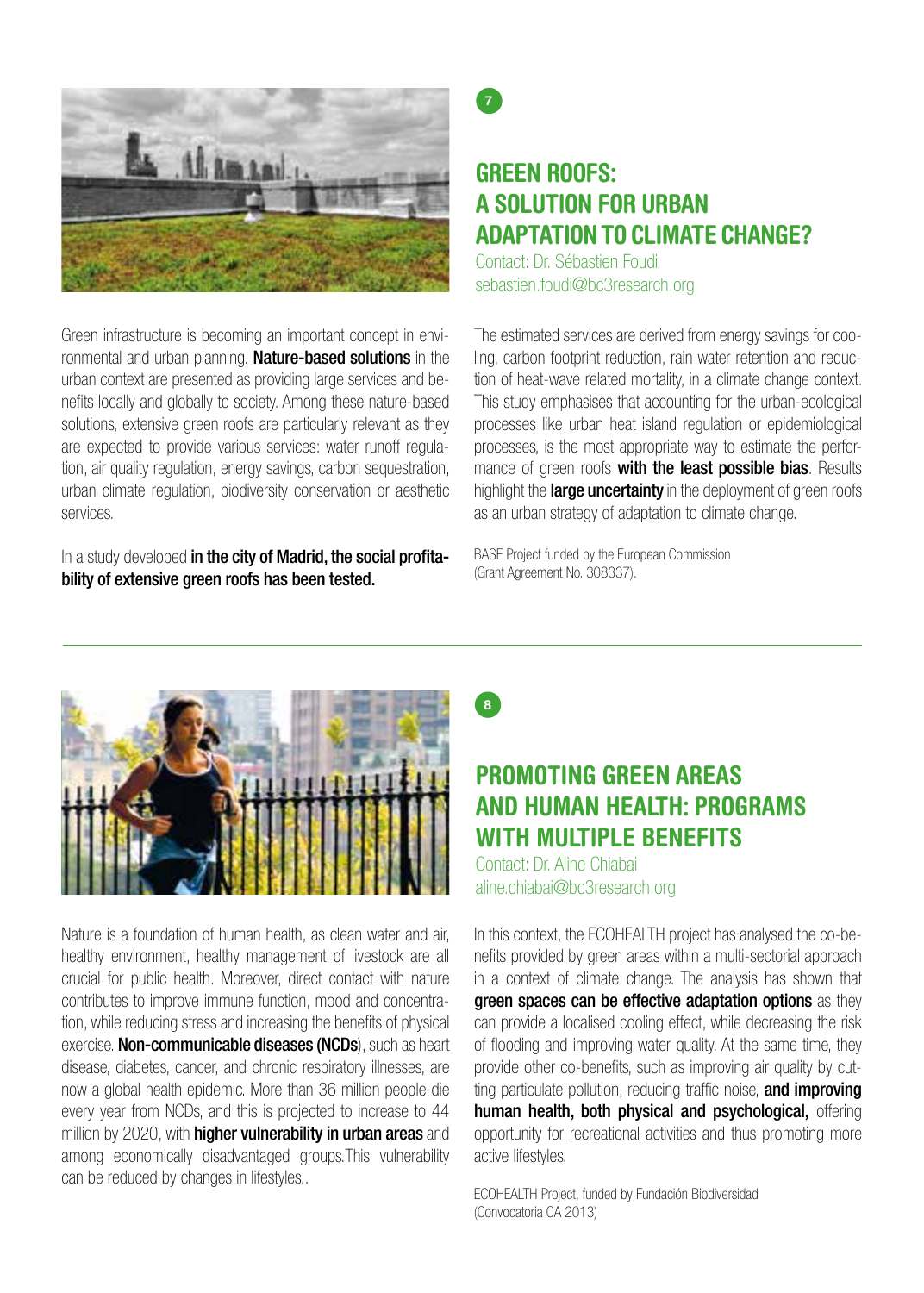

Flood-risk prevention measures are designed to reduce the adverse consequences associated with floods for humans, the environment, cultural heritage and economic activity, as per the EU Floods Directive. In this context, spatial hydro-economic approaches are widely used to estimate expected flood risks and present advantages for prevention.

Such approaches provide relevant information for flood prevention to policy makers such as: i) information necessary to prioritise locations and sectors and ii) information on the distribution of the expected risks, whether they originate from frequent floods with slight consequences or from exceptional floods with major consequences. The spatial assessment reveals how the risk is distributed between upstream and downstream cities. The case study developed in Zaragoza showed how

# FLOOD-RISK PREVENTION: THE IMPORTANCE OF THE SPATIAL ASSESSMENT OF THE RISK

Contact: Dr. Sébastien Foudi sebastien.foudi@bc3research.org

້ງ

flood infrastructural measures transferred the risks to downstream floodplains, which were originally less densely populated. In terms of flood risk prevention the spatial distribution of the risk implies **the coordination** and the complementarity of institutional, infrastructural, environmental and socio-economic prevention measures to effectively reduce the risk along the river catchment and prevent cascading effects.

Figure: Example of an index used to estimate the risk on humans. The Hazard Ratio (HR) considers flow velocity, water depth and the presence of debris. The higher HR, the higher the hazard humans are exposed to.

PREEMPT Project funded by the European Union DG Humanitarian Aid & Civil Protection (Grant Agreement 070401/2010/579119/SUB/C4).

|                | Abadie, L.M., Sainz de Murieta, E., Galarraga, I. 2016. Investing in adaptation: flood risk and real option application in Bilbao.<br>Work under development for the Econadapt Project.                                                                                                        |
|----------------|------------------------------------------------------------------------------------------------------------------------------------------------------------------------------------------------------------------------------------------------------------------------------------------------|
| $\overline{2}$ | Delgado, J., Gonzalez-Eguino, M., Galarraga, I., Lucas, J. 2015. Economic and environmental impact of the energy efficiency plan of the city of<br>Bilbao. DYNA Energía y Sostenibilidad, 4(1).                                                                                                |
| $\overline{3}$ | Balbi, S., Villa, F., Mojtahed, V., Hegetschweiler, K.T. and Giupponi, C., 2015. A spatial Bayesian network model to assess the benefits of early<br>warning for urban flood risk to people. Natural Hazards and Earth System Sciences Discussions, 3, 6615-6649.                              |
| $\overline{a}$ | Chiabai, A., Spadaro, J., Polanco-Martínez, J., Neumann, M., 2015. Evaluating health watch and warning systems in a changing climate: a cost-be-<br>nefit analysis for the city of Madrid. Presented to ECCA European Climate Change Adaptation Conference 2015, Copenhagen, Denmark.          |
| 5 <sup>5</sup> | Olazabal, M., Chiabai, A., Neumann, M.B. and Foudi, S. 2015. Fuzzy Cognitive Mapping to enhance climate change adaptation to heatwaves<br>in the city of Madrid. Presented to ECCA European Climate Change Adaptation Conference 2015, Copenhagen, Denmark.                                    |
| 6              | Sainz de Murieta, E. 2016. Environmental and economic impacts of sea-level rise in the Basque Coast. Doctoral Dissertation, University of the<br>Basque Country.                                                                                                                               |
|                | Foudi, S., Osés-Eraso, N., Tamayo, I. 2015. Integrated spatial flood risk assessment: The case of Zaragoza. Land Use Policy. Vol, 42. 278-292.                                                                                                                                                 |
| -8             | Martinez-Juarez, P., Chiabai, A., Quiroga Gómez, S., Taylor, T., 2015. Ecosystems and human health: towards a conceptual framework for assessing<br>the co-benefits of climate change adaptation. BC3 Working Paper Series 2015-01. Basque Centre for Climate Change (BC3). Bilbao, Spain.     |
| 9              | Foudi, S., Spadaro, J.V., Chiabai, A., Polanco-Martínez, J.M., Neumann M.B. 2015. Urban ecosystem services from green roofs under climate chan-<br>ge: costs, benefits, thresholds and uncertainty. Presented to ECCA European Climate Change Adaptation Conference 2015, Copenhagen, Denmark. |
|                |                                                                                                                                                                                                                                                                                                |